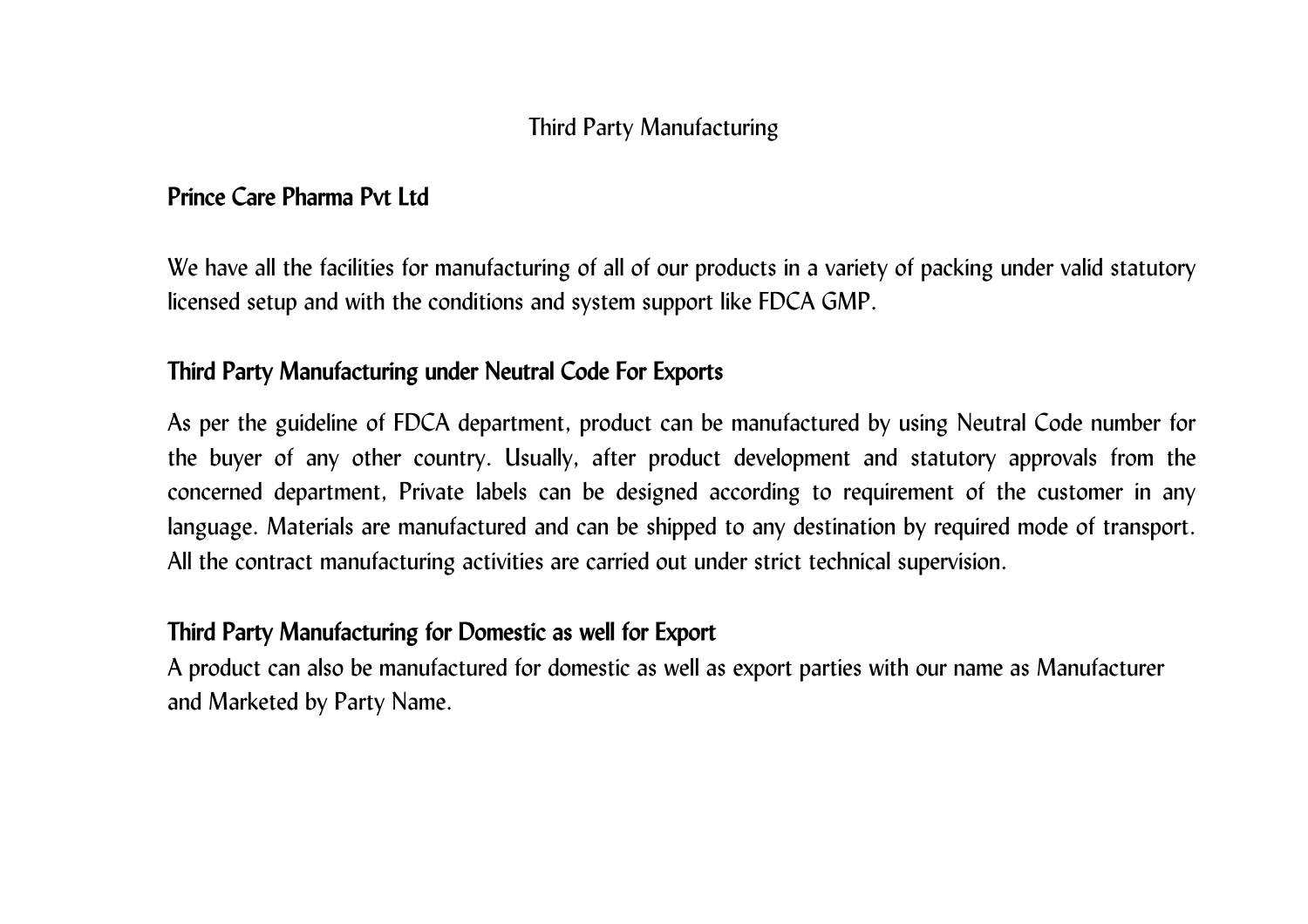# **Based on this…**

- 1. We can manufacture our products in your brand name
- 2. We can provide packing and size variations in our product as per your requirements
- 3. We can amend product compositions as per your requirements within permissible limits.
- 4. We can also develop new product that belongs to our segment and its development possibility is within our existing infrastructure.